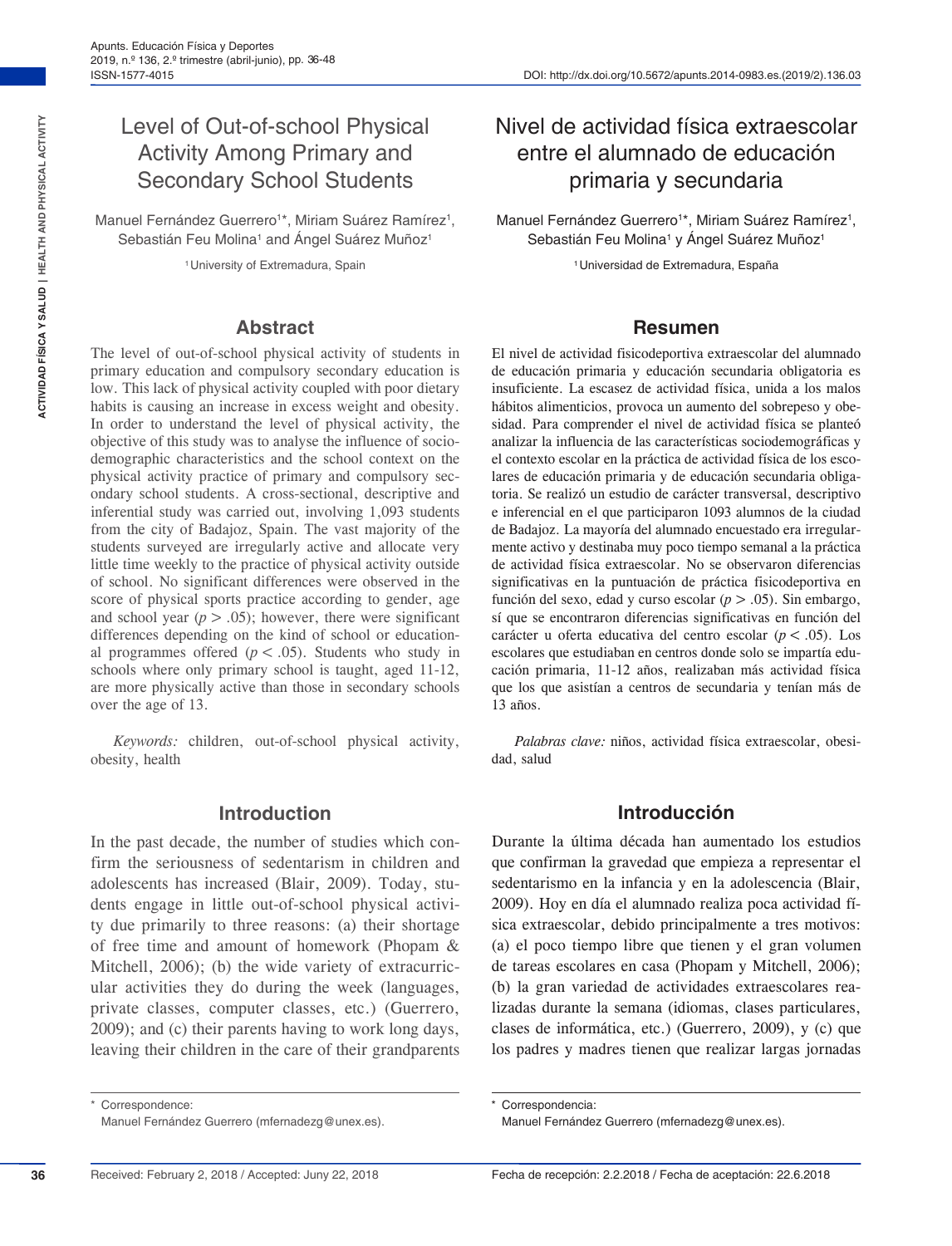or caregivers, when they hardly leave the home to play outdoors.

Numerous studies confirm the benefits of physical activity on the health of schoolchildren to improve their quality of life (Bouchard, Shephard, Stephens, Sutton, & McPherson, 1990; García, Matute, Tifner, Gallizo, & Gil-Lacruz, 2007). Despite these benefits, some studies have noted a decrease in the frequency and amount of out-of-school physical activity which students engage in during their free time (Bolívar, Jiménez y Bueno, 2012).

Some studies confirm that schoolchildren engage in physical activity outside of school, but these percentages of participation vary according to the characteristics of the participants and the context (Alvariñas, Fernández, & López, 2009; Hermoso, 2008; Hermoso & Pérez, 2011; Mollá, 2007; Pérula et al., 1998).

Participation in physical activity and sports outside of school is significantly higher in boys than girls (Alvariñas et al., 2009; Hermoso & Pérez, 2011; Mollá, 2007). Some studies have noted that in addition to engaging in less physical activity, girls' activity is less intense than boys' (Bolívar et al., 2012). Furthermore, older students practice even less physical activity and sports (Bolívar et al., 2012; Hermoso 2008; Hermoso & Pérez, 2011) and their practice is less intense (Bolívar et al., 2012). On the other hand, primary school is when students do the most out-of-school physical activity, and it gradually declines in later grades (Bolívar et al., 2012).

Due to the importance of physical activity and sports in the development of school-aged children, and given the differences in the amount they do according to context and the different interests of the kind of activity chosen by students, the main objective of this study is to analyse the influence of sociodemographic characteristics and school context on engaging in activity in the school-aged population.

#### **Method**

A study with an associative strategy and a transversal, cohort design was conducted (Ato, López, & Benavente, 2013), in which the data were collected via a survey.

laborales, dejando a sus hijos al cuidado de abuelos o cuidadores, sin apenas salir a la calle a jugar.

Numerosos trabajos confirman los beneficios que aporta la actividad física a la salud de los escolares para mejorar su calidad de vida (Bouchard, Shephard, Stephens, Sutton y McPherson, 1990; García, Matute, Tifner, Gallizo y Gil-Lacruz, 2007). A pesar de estos beneficios, algunas investigaciones han constatado un descenso en la frecuencia y cantidad de actividad física extraescolar que el alumnado realiza durante su tiempo libre (Bolívar, Jiménez y Bueno, 2012).

Algunos estudios confirman que los escolares realizan actividad física en el tiempo extraescolar, pero estos porcentajes de participación varían en función de las características de los participantes y del contexto (Alvariñas, Fernández y López, 2009; Hermoso, 2008; Hermoso y Pérez, 2011; Mollá, 2007; Pérula et al., 1998).

Ever the home to **c** continuous can share the control of physical control of physical control of physical control in the preficient of physical Septential Septential Septential Septential Septential Septential Septential S La participación en actividades fisicodeportivas en el tiempo extraescolar es significativamente superior en el caso de los chicos que en el de las chicas (Alvariñas et al., 2009; Hermoso y Pérez, 2011; Mollá, 2007). Algunos trabajos han constatado que estas, además de realizar menos actividad física, cuando la efectúan es menos intensa que la de los chicos (Bolívar et al., 2012). Además, los escolares con más edad disminuyen su cantidad de práctica fisicodeportiva (Bolívar et al., 2012; Hermoso 2008; Hermoso y Pérez, 2011) y la intensidad de la práctica (Bolívar et al., 2012). Por otro lado, en la etapa de primaria es cuando más actividad fisicodeportiva extraescolar realizan los estudiantes, disminuyendo progresivamente en las etapas y ciclos superiores (Bolívar et al., 2012).

Por la importancia que tienen las actividades fisicodeportivas en el desarrollo de los escolares, y dadas las diferencias en la cantidad de su práctica en función del contexto y de los diferentes intereses del tipo de actividad elegida por los alumnos, el objetivo principal de esta investigación es analizar la influencia de las características sociodemográficas y del contexto escolar en la realización de actividad en la población escolar.

#### **Metodología**

Se realizó una investigación con una estrategia asociativa y con un diseño de corte transversal (Ato, López y Benavente, 2013), donde la toma de datos se realizó mediante una encuesta.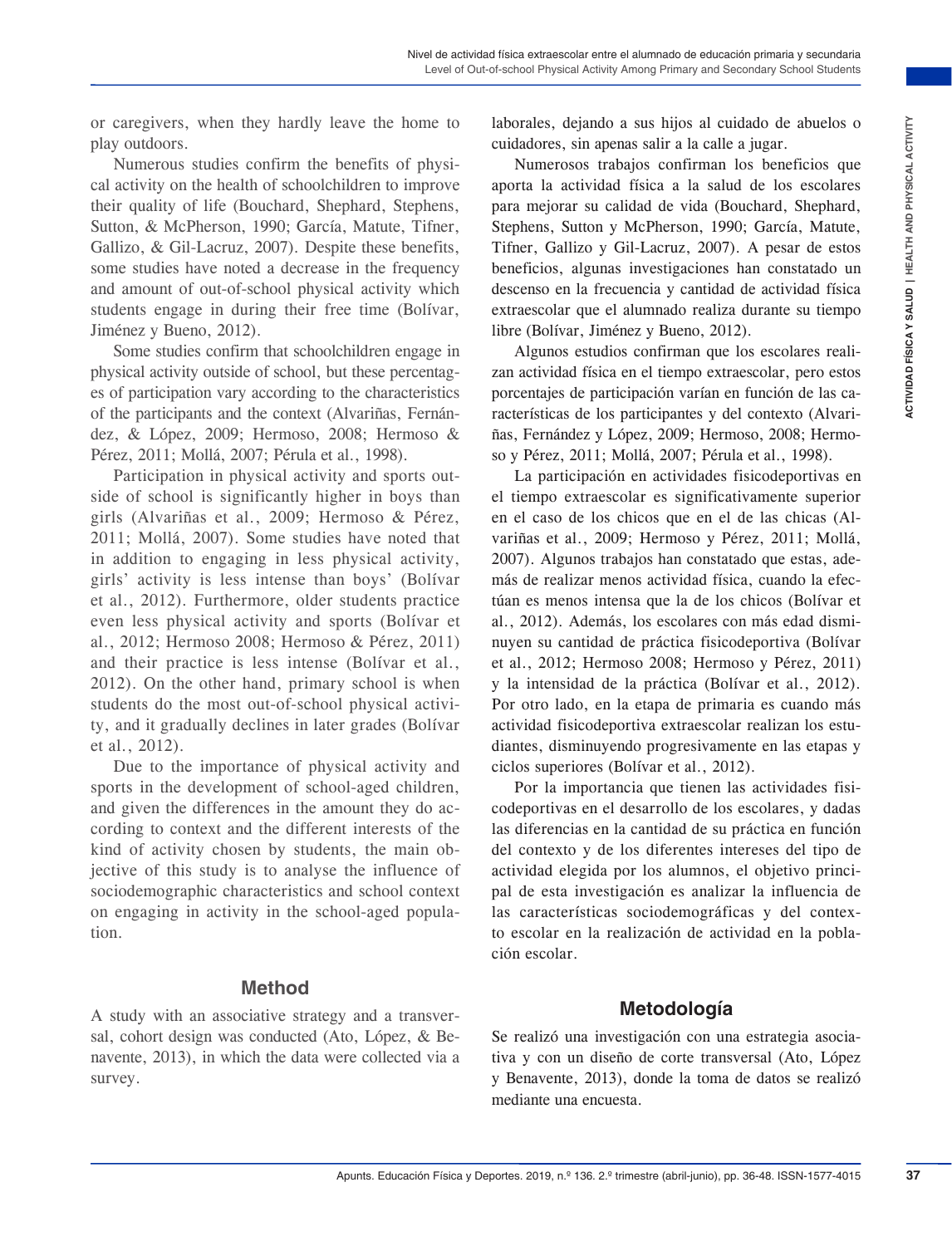### **Participants**

The target population of the study, according to the official school data published by the regional educational administration, totalled 3227 students at the time the survey was administered, 47.32% in sixth grade, or primary school (PS),  $(n = 1527)$  and 52.68% in their first year of compulsory secondary school,  $(CSS)$   $(n = 1700)$ . A total of 1093 students aged 11-14  $(X = 12.81$  and  $SD = .794)$  participated in the study, 620 in PS and 473 in CSS, from 19 public and publicly subsidised private schools in the city of Badajoz, Spain. The sampling error was 2.4% at a 95% confidence level.

### **Variables**

The variables included in the study were: degree of participation in physical and sports activities, age, sex, the kind of school where the student is enrolled and their year at school.

#### **Instruments**

The PAQ-C (Physical Activity Questionnaire for Children) proposed by Kowalski, Crocker, and Faulkner (1997) was used to assess the physical and sports activity which the students had done in the past 7 days in their free time, physical education classes, and different times during schooldays (lunchtime, afternoons and evenings) and at weekends. The questionnaire showed sound reliability in its Spanish version for children (Manchola-González, Bagur-Calafat, & Girabent-Farrés, 2017) and for adolescents (Martínez-Gómez et al., 2009).

The questionnaire is comprised of nine questions which evaluate different aspects of the physical and sports activity done by the students on a 5-point Likert scale. The final score on the questionnaire is calculated with the arithmetic mean of the first eight questions. Question nine reveals whether the student was ill or whether any circumstance prevented them from engaging in physical activity that week.

Later, based on the cut-off points established for the PAQ-C by Benítez-Porres, López, Barrera-Expósito, Alvero-Cruz, and Carnero (2015), the students were classified into sedentary (score  $\lt$  1.25),

### **Participantes**

La población objeto de estudio, según los datos oficiales de escolarización publicados por la administración educativa autonómica, fue en el momento de llevarse a cabo de 3227 alumnos, el 47.32% de sexto de educación primaria, EP  $(n = 1527)$  y el 52.68% estudiaban primero de educación secundaria obligatoria, ESO (*n*=1700). En el estudio participaron 1093 alumnos, 620 de EP y 473 de ESO, de 19 centros educativos públicos y concertados/privados de la ciudad de Badajoz con edades comprendidas entre 11-14 años con  $X = 12.81$  y  $DE = .794$ . El error de muestreo fue del 2.4% al 95% de confianza.

### **Variables**

Las variables incluidas en el estudio fueron: el grado de participación en actividades fisicodeportivas, la edad, el sexo, el carácter del centro educativo en el que el alumno está matriculado y el curso académico.

#### **Instrumentos**

Se utilizó el cuestionario PAQ-C (Physical Activity Questionnaire for Children) propuesto por Kowalski, Crocker y Faulkner (1997) para valorar la actividad fisicodeportiva que los escolares realizaron en los últimos 7 días durante su tiempo libre, las clases de educación física, así como en diferentes horarios durante los días de clase (comida, tardes y noches) y durante el fin de semana. El cuestionario obtuvo una buena fiabilidad en su versión en castellano para niños (Manchola-González, Bagur-Calafat y Girabent-Farrés, 2017) y para adolescentes (Martínez-Gómez et al., 2009).

El cuestionario lo forman nueve preguntas que valoran distintos aspectos de la actividad fisicodeportiva realizada por el alumnado mediante una escala tipo Likert de 5 puntos. Con la media aritmética de las ocho primeras preguntas se calcula la puntuación final del cuestionario. La pregunta nueve permite conocer si el escolar estuvo enfermo o si alguna circunstancia le impidió realizar actividad física esa semana.

Posteriormente, a partir de los puntos de corte establecidos para el cuestionario PAQ-C por Benítez-Porres, López, Barrera-Expósito, Alvero-Cruz y Carnero (2015), los alumnos fueron clasificados en sedentarios (puntuación  $<$  1.25), irregularmente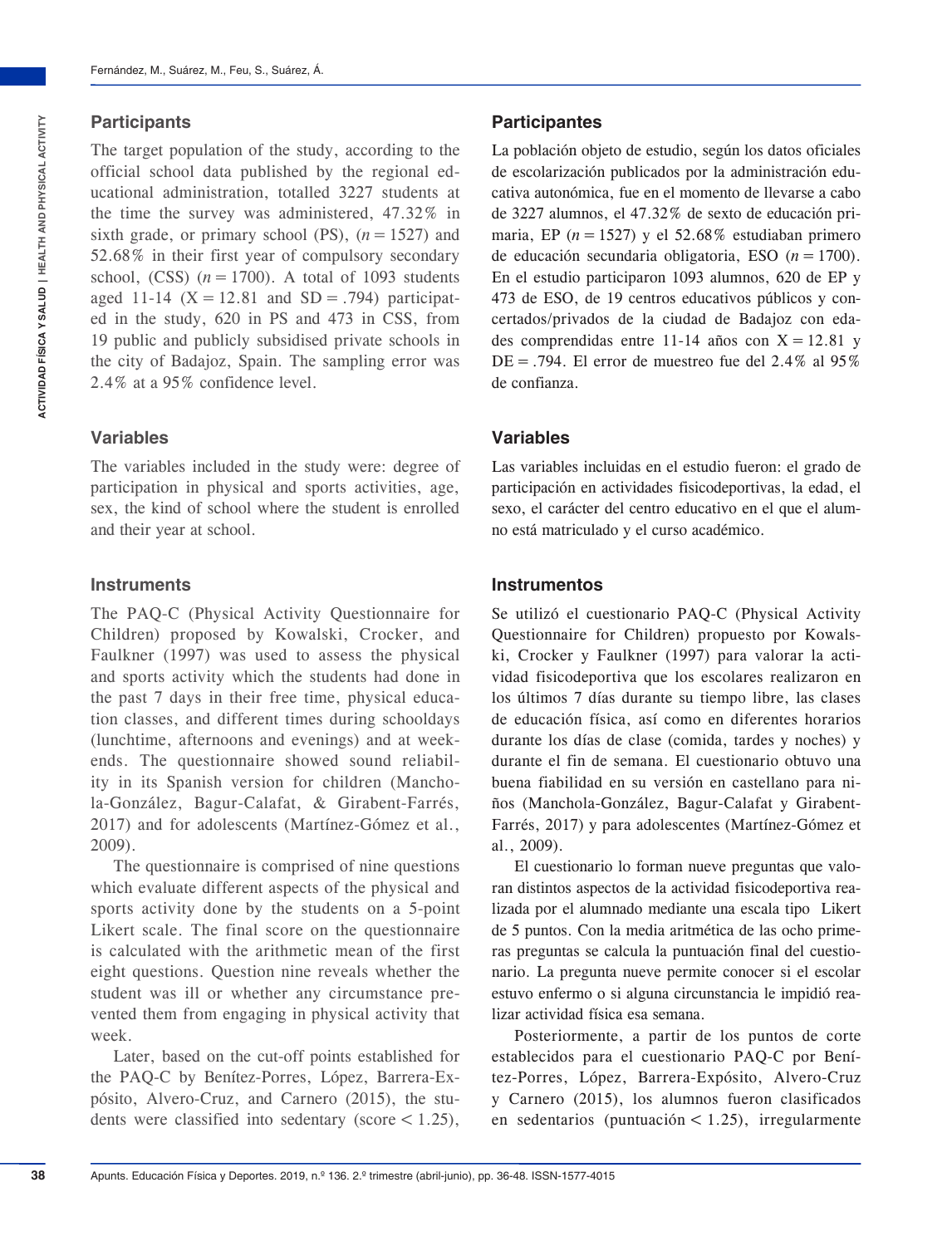irregularly active (score  $\geq 1.25$  and  $\leq 4.01$ ) and active (score  $> 4.01$ ).

#### **Procedure**

The following process was used to conduct the study:

a) The schools participating in the study were chosen.

b) The administrators of those schools were contacted to request the permission of the administrative team of each school. Later, the teacher in charge of the physical education class was contacted to inform them and request their cooperation.

c) Before collecting the data, the informed consent for their child to participate in the study was requested from the parents of each student, and they were informed of the procedure to be used throughout the study.

d) The questionnaires were administered by the lead researcher, this procedure taking around 15 minutes.

#### **Statistical analysis**

The statistical results were analysed with the SPSS v.23 software. First, the reliability of the PAQ-C scale was analysed and the descriptive statistics for each item was calculated. Then the physical activity groups were established following the cut-off points of Benítez-Porres et al. (2015), and an inferential analysis of the PAQ-C was performed according to the sex, age and school variables. The analysis of the Tukey HSD multiple comparison test was calculated, and finally the contingency level was calculated (adjusted standardised residuals, ASR) of the degree of physical activity with the sociodemographic variables.

#### **Results**

Table 1 shows the descriptive statistics and percentage of responses on each score for each item. The total mean score was  $2.84 \pm .70$ . The reliability of the scale, without including item 9, was high, with  $\alpha$  Cronbach's of .81. Table 1 shows that during PE classes (item 2), students are often active (41%);

activos (puntuación ≥1.25 y ≤4.01) y activos (puntuación  $>4.01$ ).

### **Procedimiento**

Para el desarrollo del trabajo se llevó a cabo el siguiente proceso:

a) Se seleccionaron los centros participantes del estudio.

b) Se contactó con la dirección de los centros educativos para solicitar permiso al equipo directivo de cada centro. Posteriormente se contactó con el profesorado responsable de la clase de educación física para informarle y solicitar su colaboración.

c) Antes de la toma de datos se solicitó a los padres de cada alumno su consentimiento informado para participar en dicho estudio, informándoles de los procedimientos que se iban a llevar a cabo a lo largo del estudio.

d) La administración de los cuestionarios fue realizada por el investigador principal, empleándose aproximadamente 15 minutos.

#### **Análisis estadístico**

**EVACUTE ACTES** (**ACTIVE ACTIVE ACTIVE ACTIVE ACTIVE ACTIVE ACTIVE CONDUCT THE CONDUCT CONDUCT (<b>ACTIVE ACTIVE ACTIVE ACTIVE CONDUCT**), **Proced in the study were called the study were controlled to the controlled to the s** Se procedió a analizar los resultados estadísticos con el programa SPSS v.23. Inicialmente se analizó la fiabilidad de la escala PAQ-C y se calcularon los descriptivos de cada uno de los ítems. Posteriormente se establecieron los grupos de actividad física siguiendo los puntos de corte de Benítez-Porres et al. (2015) y se realizó un análisis inferencial del PAQ-C en función de las variables sexo, edad y de las variables del centro educativo. También se procedió a calcular el análisis de comparaciones múltiples HSD Tukey para finalizar calculando el nivel de contingencia (Residuos Tipificados Corregidos, RTC) del grado de actividad física con las variables sociodemográficas.

#### **Resultados**

En la tabla 1 se muestran los estadísticos descriptivos y el porcentaje de respuestas en cada punto del ítem. La media de la puntuación total fue de  $2.84 \pm .70$ . La fiabilidad de la escala, sin incluir el ítem 9, fue alta con un  $\alpha$  de Cronbach de .81. En la misma tabla se observa también que el alumnado durante las clases de EF (ítem 2) estuvo a menudo activo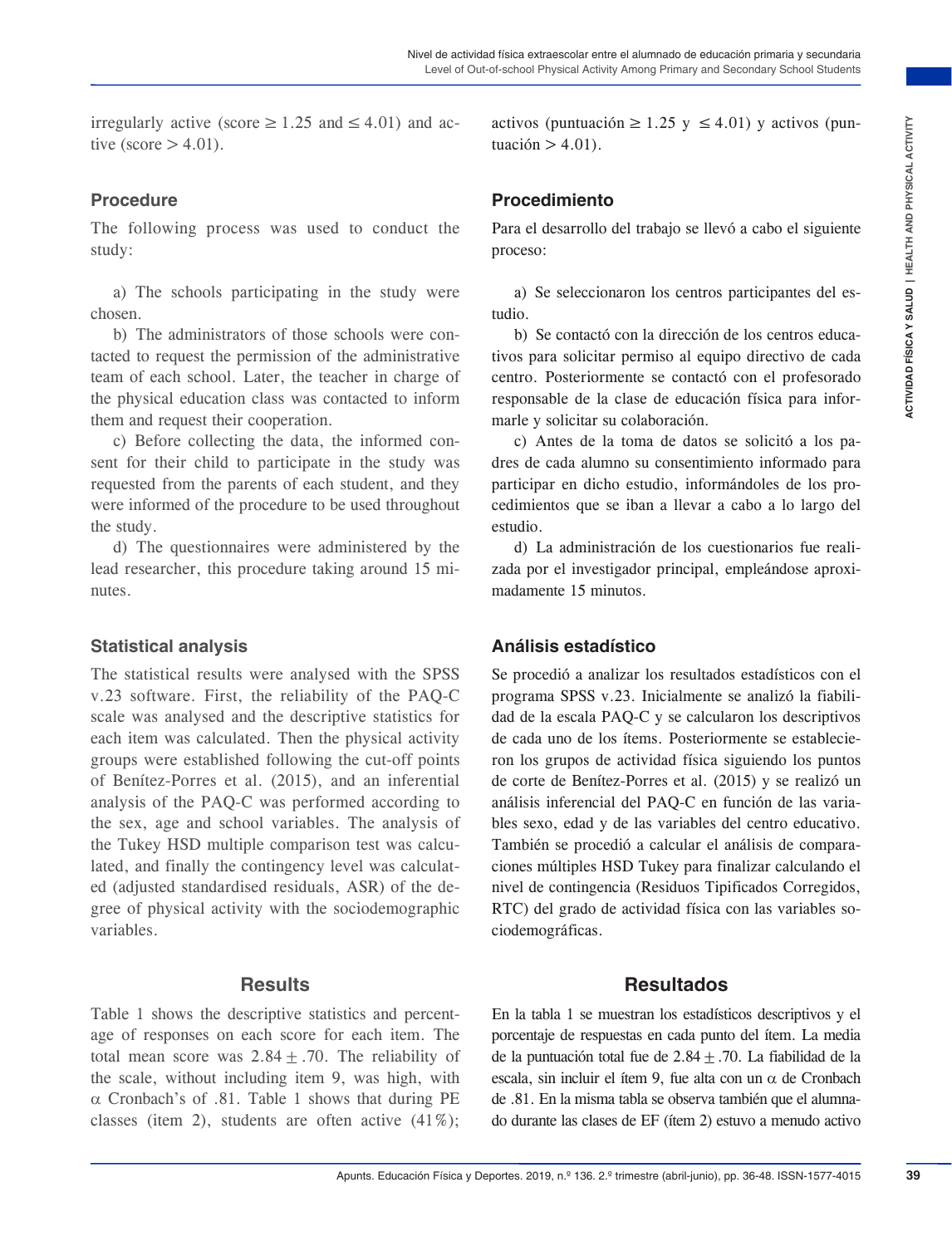35.5% played or engaged in a sports activity intensely 2-3 days a week before six in the evening (item 4); 35.9% between six and ten pm (item 5); and 32.6% at weekends (item 6); the day they did the most physical activity was Saturday, with 26.7% (item 8).

(41%); un 35.5% jugó o realizó actividad deportiva de manera muy intensa 2-3 días a la semana antes de las seis de la tarde (ítem 4), un 35.9% entre las seis y las diez (ítem 5) y un 32.6% durante el fin de semana (ítem 6); el día que más actividad física realizaba era el sábado con 26.7% (ítem 8).

#### Table 1 *Descriptive statistics of each of the items on the PAQ-C*

Tabla 1

*Descriptivos de cada uno de los ítems del cuestionario PAQ-C.*

|                                                                                                                                                                                                                                                                                                                                                     |                          | % frequency of responses<br>% de frecuencia de respuestas |                     |                     |                     |                     |  |  |
|-----------------------------------------------------------------------------------------------------------------------------------------------------------------------------------------------------------------------------------------------------------------------------------------------------------------------------------------------------|--------------------------|-----------------------------------------------------------|---------------------|---------------------|---------------------|---------------------|--|--|
| Item<br><b>Item</b>                                                                                                                                                                                                                                                                                                                                 | $M \pm SD$<br>$M \pm DE$ | 1<br>Score<br>Punto                                       | 2<br>Score<br>Punto | 3<br>Score<br>Punto | 4<br>Score<br>Punto | 5<br>Score<br>Punto |  |  |
| 1. Have you done any of these activities in the past 7 days (past week)?<br>If so, how many times?<br>¿Has hecho alguna de estas actividades en los últimos 7 días (última<br>semana)? Si tu respuesta es sí: ¿cuántas veces las has hecho?                                                                                                         | $1.88 \pm .542$          | 67                                                        | 29                  | $\overline{4}$      | $\Omega$            | $\Omega$            |  |  |
| 2. In the past 7 days, how many times were you very active during phy-<br>sical education classes: playing, running, jumping, throwing intensely?<br>En los últimos 7 días, durante las clases de educación física, ¿cuántas<br>veces estuviste muy activo durante las clases: jugando intensamente,<br>corriendo, saltando, haciendo lanzamientos? | $3.88 \pm 1.055$         | 5.2                                                       | 3.9                 | 19                  | 41                  | 30.8                |  |  |
| 3. In the past 7 days, what did you usually do at lunchtime (before and<br>after eating)?<br>En los últimos 7 días ¿qué hiciste normalmente a la hora de la comida<br>(antes y después de comer)?                                                                                                                                                   | $1.94 \pm 1.178$         | 50.3                                                      | 22.3                | 15.9                | 6                   | 5.4                 |  |  |
| 4. In the past 7 days, from right after school until 6 pm, how many days<br>did you play a game, do sports or dance very actively?<br>En los últimos 7 días, inmediatamente después de la escuela hasta<br>las 6, ¿cuántos días jugaste a algún juego, hiciste deporte o bailes en<br>los que estuvieras muy activo?                                | $2.88 \pm 1.184$         | 17                                                        | 17.2                | 35.5                | 21.6                | 8.7                 |  |  |
| 5. In the past 7 days, how many evenings (6 to 10 pm) did you play sport,<br>dance or play games very actively?<br>En los últimos 7 días, cuantos días a partir de media tarde (entre las 6 y<br>las 10) hiciste deportes, baile o jugaste a juegos en los que estuvieras muy<br>activo?                                                            | $3.22 \pm 1.178$         | 10.3                                                      | 13.8                | 35.9                | 24                  | 16                  |  |  |
| 6. Last weekend, how many times did you play sport, dance or play ga-<br>mes very actively?<br>El último fin de semana, ¿cuántas veces hiciste deporte, baile o jugar<br>a juegos en los que estuviste muy activo?                                                                                                                                  | $3.49 \pm 1.236$         | 5.1                                                       | 17.1                | 32.6                | 13.8                | 31.4                |  |  |
| 7. Which of the following sentences best describes your last week?<br>¿Cuál de las siguientes frases describen mejor tu última semana?                                                                                                                                                                                                              | $2.40 \pm 1.003$         | 19.9                                                      | 35.1                | 32.5                | 9.5                 | 2.9                 |  |  |
| 8. Weekly frequency of physical activity.<br>Frecuencia semanal de actividad física.                                                                                                                                                                                                                                                                | $3.07 \pm 1.03$          | 16.6                                                      | 17.8                | 24.4                | 24.3                | 16.9                |  |  |
| PAQ-C score<br>Puntuación PAQ-C                                                                                                                                                                                                                                                                                                                     | $2.84 \pm .70$           |                                                           |                     |                     |                     |                     |  |  |

*Note.* Item 1 (1=No; 2=1-2 times; 3=3-4 times; 4=5-6 times; 5=7 or more); Item 2 (1=I didn't; 2=almost none; 3=several times; 4=often; 5=always); Item 3 (1=sitting down; 2=walking; 3=running lightly; 4=running a lot; 5=running intensely); Items 4, 5 and 6 (1 = never; 2 = once;  $3=2-3$  times;  $4=4$  times;  $5=5$  or more); Items 7 and 8 (1=little; 2=sometimes; 3=often; 4=a lot of times; 5=very often).

*Nota.* Ítems 1 (1=No; 2=1-2 veces; 3=3-4veces; 4=5-6 veces; 5=7 o más); Ítems 2 (1=No hice; 2=casi nunca; 3=algunas veces; 4=a menudo; 5=siempre); Ítems 3 (1=estar sentado; 2=pasear; 3=correr suavemente; 4=correr bastante; 5=correr con intensidad); Ítems 4, 5 y 6 (1=ninguno; 2=1 vez; 3=2-3 veces; 4=4 veces; 5=5 o más); Ítems 7 y 8 (1=poco; 2=Alguna vez; 3=a menudo; 4=bastantes veces; 5=muy a menudo).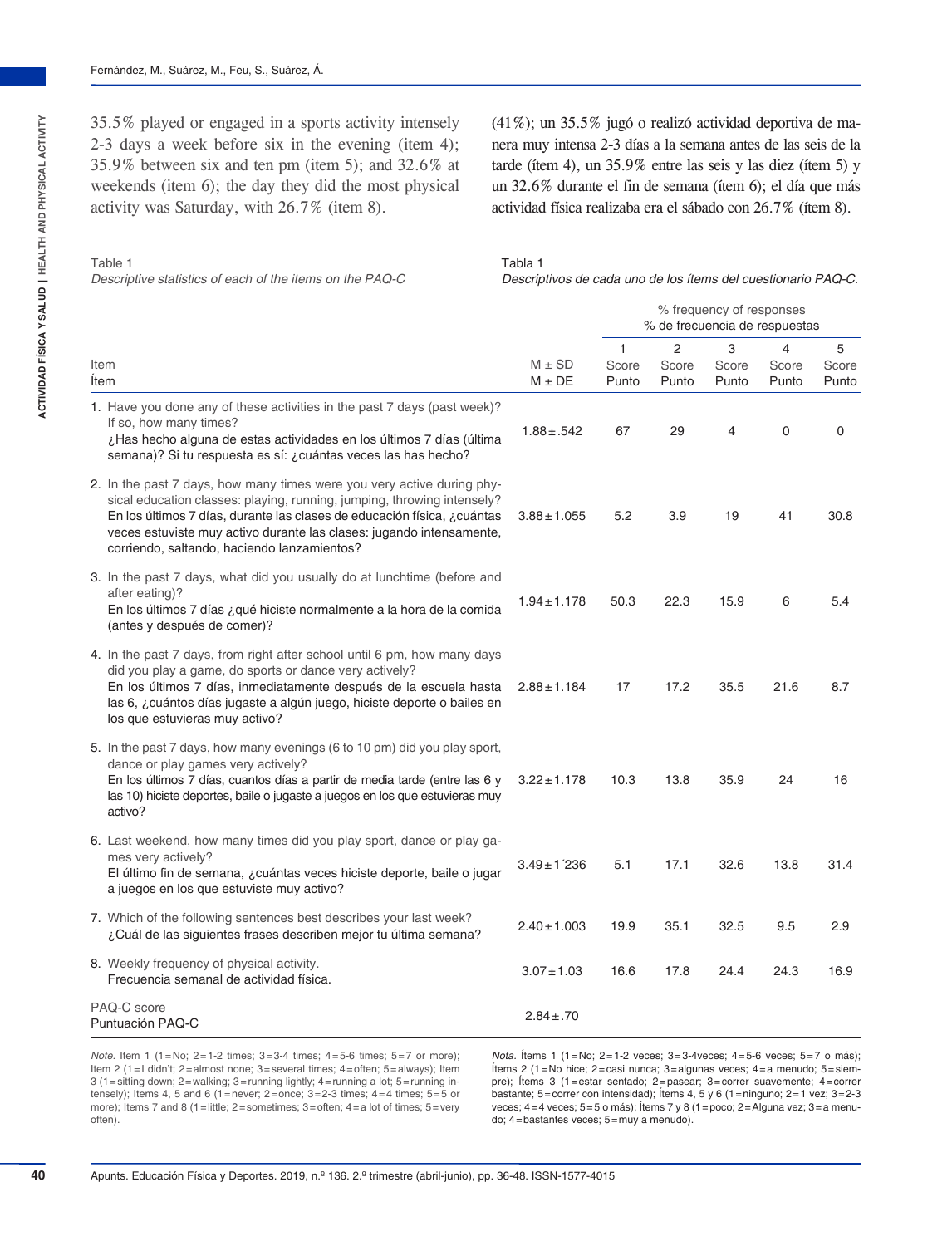| I<br>Í      |
|-------------|
| ļ<br>ï      |
| j<br>ÿ<br>í |
| :<br>:      |
| ļ<br>j      |
| í<br>i<br>İ |

| Table 2 |  |  |
|---------|--|--|
|         |  |  |

|                             |                                                                                                                                                                                                                                                                                                                                                                                                                                                                                                 | None<br>Ninguna |      |      | 1-2 times<br>1-2 veces | 3-4 times<br>3-4 veces           |      |      | 5-6 times<br>5-6 veces |                                                                                                                                                                                                                                                                                                                                                                                                                                                                                                                                                                                                        | 7 times or more<br>7 veces o más |  |
|-----------------------------|-------------------------------------------------------------------------------------------------------------------------------------------------------------------------------------------------------------------------------------------------------------------------------------------------------------------------------------------------------------------------------------------------------------------------------------------------------------------------------------------------|-----------------|------|------|------------------------|----------------------------------|------|------|------------------------|--------------------------------------------------------------------------------------------------------------------------------------------------------------------------------------------------------------------------------------------------------------------------------------------------------------------------------------------------------------------------------------------------------------------------------------------------------------------------------------------------------------------------------------------------------------------------------------------------------|----------------------------------|--|
| Activity                    | Actividad                                                                                                                                                                                                                                                                                                                                                                                                                                                                                       | M               | F    | M    | F                      | M                                | E    | M    | E                      | M                                                                                                                                                                                                                                                                                                                                                                                                                                                                                                                                                                                                      | F                                |  |
| Jumping rope                | Saltar la comba                                                                                                                                                                                                                                                                                                                                                                                                                                                                                 | 46.2            | 44.8 | 18.0 | 18.6                   | 10.7                             | 10.9 | 9.1  | 6.6                    | 16.0                                                                                                                                                                                                                                                                                                                                                                                                                                                                                                                                                                                                   | 19.2                             |  |
| Skating                     | Patinar                                                                                                                                                                                                                                                                                                                                                                                                                                                                                         | 69.8            | 62.2 | 15.2 | 12.9                   | 8.7                              | 11.0 | 1.1  | 0.7                    | 5.2                                                                                                                                                                                                                                                                                                                                                                                                                                                                                                                                                                                                    | 13.1                             |  |
| Chasing games               | Juegos de pillar                                                                                                                                                                                                                                                                                                                                                                                                                                                                                | 28.2            | 28.0 | 38.5 | 37.0                   | 10.9                             | 10.5 | 6.5  | 5.9                    | 15.8                                                                                                                                                                                                                                                                                                                                                                                                                                                                                                                                                                                                   | 18.6                             |  |
| Riding a bike               | Montar en bicicleta                                                                                                                                                                                                                                                                                                                                                                                                                                                                             | 32.2            | 32.2 | 27.3 | 25.8                   | 13.3                             | 10.7 | 7.6  | 9.0                    | 19.6                                                                                                                                                                                                                                                                                                                                                                                                                                                                                                                                                                                                   | 22.3                             |  |
| Walking                     | Caminar                                                                                                                                                                                                                                                                                                                                                                                                                                                                                         | 11.8            | 12.2 | 29.6 | 23.9                   | 17.8                             | 21.0 | 16.4 | 13.4                   | 24.4                                                                                                                                                                                                                                                                                                                                                                                                                                                                                                                                                                                                   | 29.5                             |  |
| Running                     | Correr                                                                                                                                                                                                                                                                                                                                                                                                                                                                                          | 28.4            | 32.2 | 21.3 | 20.4                   | 33.1                             | 29.1 | 6.7  | 5.0                    | 10.5                                                                                                                                                                                                                                                                                                                                                                                                                                                                                                                                                                                                   | 13.4                             |  |
| Aerobics                    | Aeróbic                                                                                                                                                                                                                                                                                                                                                                                                                                                                                         | 76.4            | 59.3 | 12.2 | 10.9                   | 8.2                              | 18.8 | 1.9  | 8.7                    | 2.4                                                                                                                                                                                                                                                                                                                                                                                                                                                                                                                                                                                                    | 2.4                              |  |
| Swimming                    | Natación                                                                                                                                                                                                                                                                                                                                                                                                                                                                                        | 60.5            | 62.1 | 10.2 | 8.3                    | 12.9                             | 12.3 | 1.1  | 0.4                    | 15.3                                                                                                                                                                                                                                                                                                                                                                                                                                                                                                                                                                                                   | 16.9                             |  |
| Dancing                     | <b>Bailar</b>                                                                                                                                                                                                                                                                                                                                                                                                                                                                                   | 65.3            | 62.6 | 8.4  | 7.4                    | 4.2                              | 4.6  | 5.1  | 6.6                    | 17.1                                                                                                                                                                                                                                                                                                                                                                                                                                                                                                                                                                                                   | 18.8                             |  |
| <b>Badminton</b>            | Bádminton                                                                                                                                                                                                                                                                                                                                                                                                                                                                                       | 74.0            | 73.3 | 15.6 | 14.7                   | 2.7                              | 3.7  | 7.3  | 6.6                    | 0.4                                                                                                                                                                                                                                                                                                                                                                                                                                                                                                                                                                                                    | 1.3                              |  |
| Rugby                       | Rugby                                                                                                                                                                                                                                                                                                                                                                                                                                                                                           | 91.3            | 90.1 | 4.2  | 4.6                    | 0.7                              | 1.7  | 0.9  | 0.7                    | 2.5                                                                                                                                                                                                                                                                                                                                                                                                                                                                                                                                                                                                    | 2.9                              |  |
| Skateboarding               | Monopatín                                                                                                                                                                                                                                                                                                                                                                                                                                                                                       | 54.5            | 56.7 | 12.0 | 11.6                   | 21.1                             | 16.9 | 2.2  | 2.9                    | 10.2                                                                                                                                                                                                                                                                                                                                                                                                                                                                                                                                                                                                   | 11.8                             |  |
| Football                    | Fútbol                                                                                                                                                                                                                                                                                                                                                                                                                                                                                          | 45.3            | 63.1 | 19.5 | 17.3                   | 6.9                              | 7.7  | 14.4 | 3.1                    | 14.0                                                                                                                                                                                                                                                                                                                                                                                                                                                                                                                                                                                                   | 8.8                              |  |
| Volleyball                  | Voleibol                                                                                                                                                                                                                                                                                                                                                                                                                                                                                        | 67.5            | 66.1 | 15.5 | 13.6                   | 6.4                              | 8.7  | 2.7  | 4.1                    | 8.0                                                                                                                                                                                                                                                                                                                                                                                                                                                                                                                                                                                                    | 7.6                              |  |
| Hockey                      | Hokey                                                                                                                                                                                                                                                                                                                                                                                                                                                                                           | 80.7            | 81.2 | 16.0 | 13.6                   | 1.8                              | 3.1  | 1.1  | 1.7                    | 0.4                                                                                                                                                                                                                                                                                                                                                                                                                                                                                                                                                                                                    | 0.4                              |  |
| <b>Basketball</b>           | <b>Baloncesto</b>                                                                                                                                                                                                                                                                                                                                                                                                                                                                               | 56.7            | 54.1 | 21.1 | 22.5                   | 16.9                             | 17.1 | 1.3  | 1.8                    | 4.0                                                                                                                                                                                                                                                                                                                                                                                                                                                                                                                                                                                                    | 4.4                              |  |
| Skiing                      | Esquiar                                                                                                                                                                                                                                                                                                                                                                                                                                                                                         | 93.8            | 96.0 | 2.5  | 1.5                    | 1.9                              | 1.1  | 1.0  | 0.9                    | 0.7                                                                                                                                                                                                                                                                                                                                                                                                                                                                                                                                                                                                    | 0.5                              |  |
| Racquet sports              | Deportes de raqueta                                                                                                                                                                                                                                                                                                                                                                                                                                                                             | 68.7            | 66.1 | 8.5  | 10.7                   | 13.6                             | 13.1 | 5.3  | 6.8                    | 3.8                                                                                                                                                                                                                                                                                                                                                                                                                                                                                                                                                                                                    | 3.3                              |  |
| Handball                    | <b>Balonmano</b>                                                                                                                                                                                                                                                                                                                                                                                                                                                                                | 78.2            | 76.6 | 14.2 | 15.1                   | 4.7                              | 3.7  | 2.7  | 3.9                    | 0.2                                                                                                                                                                                                                                                                                                                                                                                                                                                                                                                                                                                                    | 0.7                              |  |
| Track and field             | Atletismo                                                                                                                                                                                                                                                                                                                                                                                                                                                                                       | 64.7            | 65.6 | 22.4 | 20.8                   | 3.5                              | 6.8  | 8.0  | 6.1                    | 1.5                                                                                                                                                                                                                                                                                                                                                                                                                                                                                                                                                                                                    | 0.7                              |  |
| Weight-lifting              | Musculación                                                                                                                                                                                                                                                                                                                                                                                                                                                                                     | 74.9            | 84.2 | 6.5  | 7.2                    | 10.9                             | 3.9  | 4.7  | 2.9                    | 2.9                                                                                                                                                                                                                                                                                                                                                                                                                                                                                                                                                                                                    | 1.8                              |  |
| Martial arts                | Artes marciales                                                                                                                                                                                                                                                                                                                                                                                                                                                                                 | 84.2            | 83.2 | 9.1  | 8.8                    | 4.2                              | 5.2  | 0.9  | 0.6                    | 1.6                                                                                                                                                                                                                                                                                                                                                                                                                                                                                                                                                                                                    | 2.2                              |  |
| Others                      | Otros                                                                                                                                                                                                                                                                                                                                                                                                                                                                                           | 62.2            | 64.6 | 16.5 | 13.8                   | 12.2                             | 11.2 | 5.1  | 6.1                    | 4.0                                                                                                                                                                                                                                                                                                                                                                                                                                                                                                                                                                                                    | 4.2                              |  |
| $M = male$ ; $F = female$ . |                                                                                                                                                                                                                                                                                                                                                                                                                                                                                                 |                 |      |      |                        | $M =$ masculino; $F =$ femenino. |      |      |                        |                                                                                                                                                                                                                                                                                                                                                                                                                                                                                                                                                                                                        |                                  |  |
| aerobics and swimming.      | Table 2 shows the physical activities and sports<br>practised by the students by sex. The out-of-school<br>"non-sports" activities which predominate among<br>the students include walking, running, riding a bike,<br>jumping rope and chasing games. The sports prac-<br>tised the most by boys are football, basketball and<br>swimming, while among girls they are basketball,<br>An inferential analysis was conducted on the final<br>score of the PAQ-C according to sex, age and school |                 |      |      |                        |                                  |      |      |                        | En la tabla 2 se recogen las actividades locomotrices<br>y deportes practicados por los escolares en función del<br>sexo. Las actividades físicas extraescolares "no depor-<br>tivas" que predominan entre el alumnado son caminar,<br>correr, montar en bicicleta, saltar a la comba y juegos<br>de pillar. Los deportes más practicados por los chicos<br>son el fútbol, baloncesto y natación, mientras que las<br>chicas practican más el baloncesto, aeróbic y natación.<br>Se realizó un análisis inferencial en la puntuación final<br>del cuestionario PAQ-C, en función de la variable sexo y |                                  |  |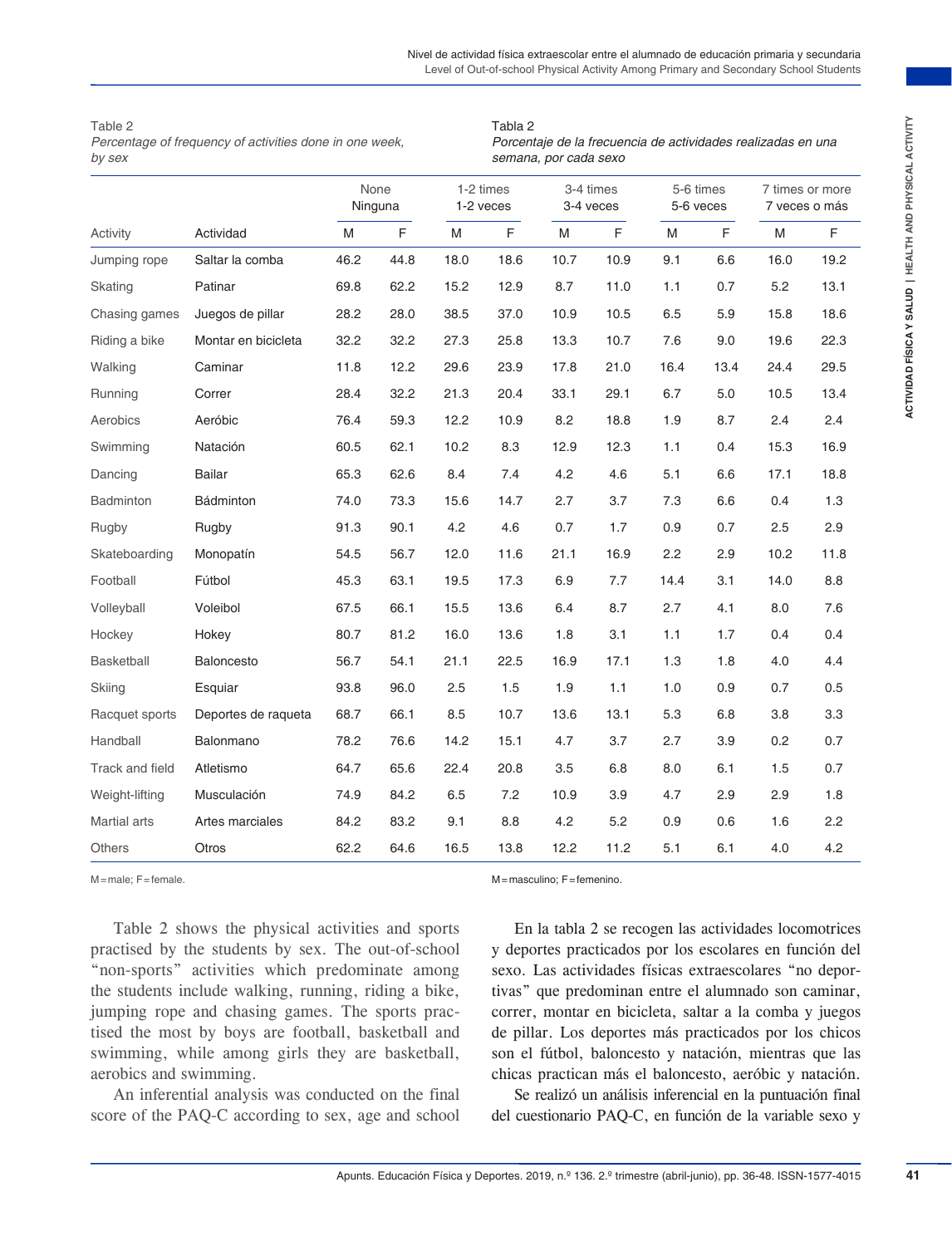| Inferential analysis of the final score of the PAQ-C questionnaire | Análisis inferencial de la puntuación final de cuestionario PAQ-C |            |           |          |        |                  |              |            |                |                        |        |              |                  |           |
|--------------------------------------------------------------------|-------------------------------------------------------------------|------------|-----------|----------|--------|------------------|--------------|------------|----------------|------------------------|--------|--------------|------------------|-----------|
|                                                                    |                                                                   |            |           |          | Levene |                  |              |            |                | Student t<br>t Student |        | <b>ANOVA</b> |                  |           |
|                                                                    |                                                                   | $\sqrt{n}$ | M         | SD<br>DE | F      | $\boldsymbol{p}$ | df1<br>gl1   | df2<br>gl2 | t              | $\boldsymbol{p}$       | $\, r$ | F            | $\boldsymbol{p}$ | $\mu$ 2   |
| Sex                                                                | Sexo                                                              |            |           |          | .010   | .920             | $\mathbf{1}$ | 1091       | $-492$         | .623 .01               |        |              |                  |           |
| Boy                                                                | Chico                                                             |            | 550 2.834 | .701     |        |                  |              |            |                |                        |        |              |                  |           |
| Girl                                                               | Chica                                                             |            | 543 2.855 | .701     |        |                  |              |            |                |                        |        |              |                  |           |
| Age                                                                | Edad                                                              |            |           |          | 2.374  | .069             | 3            | 1089       |                |                        |        | 5.795        |                  | .001 .016 |
| 11                                                                 | 11 años                                                           |            | 434 2.846 |          |        |                  |              |            |                |                        |        |              |                  |           |
| 12                                                                 | 12 años                                                           |            | 464 2.917 |          |        |                  |              |            |                |                        |        |              |                  |           |
| 13                                                                 | 13 años                                                           |            | 164 2.665 |          |        |                  |              |            |                |                        |        |              |                  |           |
| 14                                                                 | 14 años                                                           | 31         | 2.693     |          |        |                  |              |            |                |                        |        |              |                  |           |
| Kind of school                                                     | Carácter del centro                                               |            |           |          | .041   | .840             | 1            | 1091       | 1.132 .258 .03 |                        |        |              |                  |           |
| Public                                                             | Público                                                           | 687        | 2.863     | .708     |        |                  |              |            |                |                        |        |              |                  |           |
| Subsidised/private                                                 | Concertado/privado                                                |            | 406 2.813 | .689     |        |                  |              |            |                |                        |        |              |                  |           |
| Programmes offered                                                 | Oferta educativa                                                  |            |           |          | .129   | .879             | 2            | 1090       |                |                        |        | 4.133        |                  | .016 .022 |
| Just PS                                                            | Solo EP                                                           | 391        | 2.924     | .707     |        |                  |              |            |                |                        |        |              |                  |           |
| Just CSS                                                           | Solo ESO                                                          |            | 294 2.782 | .704     |        |                  |              |            |                |                        |        |              |                  |           |
| <b>Both</b>                                                        | Ambas opciones                                                    | 408        | 2.81      | .687     |        |                  |              |            |                |                        |        |              |                  |           |
| Year at school                                                     | Etapa educativa                                                   |            |           |          | .208   | .648             | 1            | 1091       | 1.461 .144 .04 |                        |        |              |                  |           |
| 6 <sup>th</sup> PS                                                 | $6^{\circ}$ EP                                                    | 620        | 2.872     | .710     |        |                  |              |            |                |                        |        |              |                  |           |
| 1 <sup>st</sup> CSS                                                | $1°$ ESO                                                          |            | 473 2.809 | .688     |        |                  |              |            |                |                        |        |              |                  |           |

Tabla 3

# Table 3

PS: Primary school. EP: educación primaria.

variables (Table 3). All the variables fulfilled the assumption of homoscedasticity on the Levene test  $(p > .05)$ . Significant differences were found according to age  $[F (3, 1089) = 5.795, p < .001]$  and activities offered at school  $[F (2, 1089) = 4.133, p < .05]$ , although the effect size was small. No differences were found according to sex, kind of school and year at school ( $p > .05$ ).

The post hoc tests (Table 4) via the Tukey test indicate that the students aged 13 did significantly less physical activity than those aged 11 and 12. Significant differences were also found in schools that only offered PS, given that physical practice and sports was significantly higher in those compared to schools that just taught CSS.

edad y de las variables del centro educativo (tabla 3). Todas las variables cumplían el supuesto de homocedasticidad en la prueba de Levene  $(p > .05)$ . Se encontraron diferencias significativas en función de la edad [ $F$  (3, 1089) = 5.795, *p*<.001] y la oferta educativa [*F* (2, 1089)=4.133, *p*<.05], aunque el tamaño del efecto fue bajo. No se entraron diferencias en función del sexo, carácter del centro y etapa educativa ( $p > .05$ ).

Las pruebas *post hoc*, tabla 4, realizadas a través de Tuckey, indican que los estudiantes de 13 años realizan significativamente menos actividad física que los de 11 y 12 años. También se encontraron diferencias significativas en los centros que impartían solo EP, puesto que la práctica fisicodeportiva era significativamente mayor que en los que solo se imparte ESO.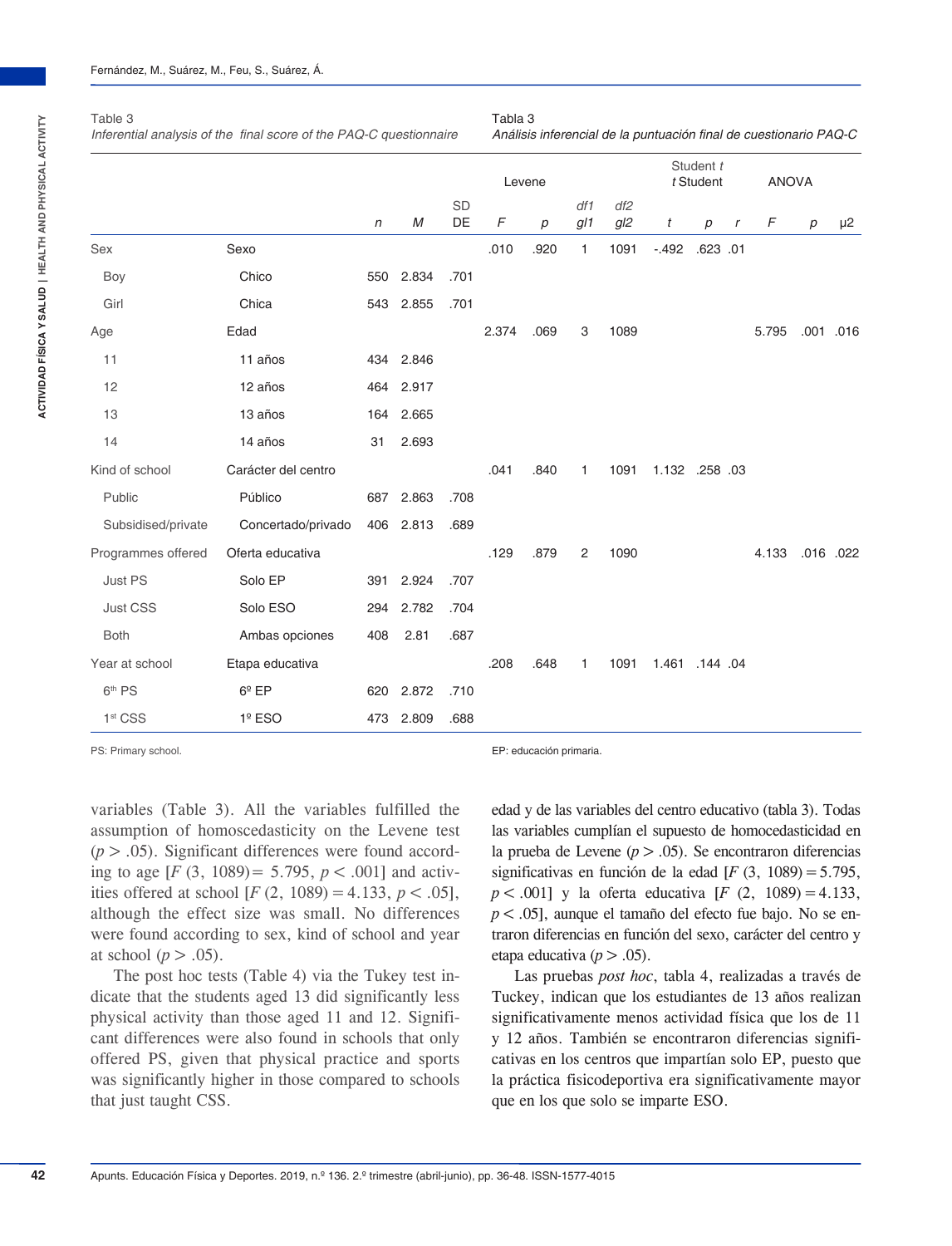| Confidence interval at 95%<br>Intervalo de confianza al 95%<br>Lower limit<br>Difference in means (I-J)<br>Standard error<br>Upper limit<br>Diferencia de medias (I-J)<br>Error estándar<br>Límite inferior<br>Límite superior<br>(J)<br>Sig.<br>(1)<br>11 years old<br>13 years old<br>$-.18189*$<br>.06383<br>.023<br>$-.346$<br>$-.018$<br>11 años<br>13 años<br>12 years old<br>$-.25199*$<br>.06326<br>.000<br>$-.415$<br>$-.089$<br>12 años<br>PS only<br>CSS only<br>.14253*<br>.023<br>.05395<br>.016<br>.269<br>Solo EP<br>Solo ESO<br>According to the cut-off scores proposed by Beni-<br>Según los puntos de corte propuestos por Benítez-<br>Porres et al. (2015), el 1.2% de los encuestados son<br>sedentarios, el 95.4% son irregularmente activos y el<br>3.4% son activos. A partir de estos puntos de corte, se<br>realizó un análisis inferencial en función de las variables<br>sociodemográficas personales y contextuales del centro<br>educativo (tabla 5).<br>Tabla 5<br>Análisis descriptivo e inferencial de la actividad física en función<br>de las variables<br>$X^2$<br>df<br>$\chi^2$<br>Vc<br>gl<br>Vc<br>р<br>р<br>р<br>р<br>2<br>.284<br>2<br>.868<br>.016<br>.868<br>Sexo<br>.284<br>.868<br>.016<br>.868<br>.066<br>.141<br>Edad<br>9.630<br>6<br>.141<br>.141<br>9.630<br>6<br>.141<br>.066<br>.007<br>.096<br>.007<br>Carácter del centro<br>10.037<br>2<br>.007<br>.096<br>.007<br>10.037<br>2<br>.009<br>.009<br>.009<br>Oferta educativa<br>.009<br>.079<br>4<br>.079<br>13.594<br>4<br>.021<br>.779<br>.021<br>.779<br>.500<br>2<br>.779<br>Curso<br>.500<br>2<br>.779<br>Table 6 analyses the adjusted standard residuals of<br>En la tabla 6 se analizan los residuos tipificados co-<br>rregidos del grado de actividad física del alumno en fun-<br>ción de las variables sociodemográficas.<br>No significant differences were found in the de-<br>No se observaron diferencias significativas en el gra-<br>do de actividad física en función del sexo ( $X^2 = .284$ ;<br>$gl = 2$ ; $p > .05$ ; $Vc = .016$ ; $p > .05$ ) y la edad del alum-<br>nado ( $X^2 = 9.630$ ; $gl = 6$ ; $p > .05$ ; $Vc = .066$ ; $p > .05$ ).<br>Los RTC indican que hay menos casos de los esperados<br>de alumnos sedentarios con 12 años (RTC = $-2.0$ ), tan<br>solo se encontraron dos alumnos.<br>Se han encontrado diferencias significativas en el gra-<br>Significant differences were found in the degree<br>do de actividad física en función del carácter del centro<br>$(X^2 = 10.037; \, gl = 2; \, p = .007; \, Vc = .096; \, p = .007)$ . Los da-<br>tos sobre los RTC informan que hay menos casos de los es- |                                                         | Table 4<br>Multiple comparisons of the PAQ-C via the Tukey<br><b>HSD Tukey</b> |  |  |  |  |  | Tabla 4<br>Comparaciones múltiples, a través del HSD Tukey, del<br>cuestionario PAQ-C |  |  |  |
|---------------------------------------------------------------------------------------------------------------------------------------------------------------------------------------------------------------------------------------------------------------------------------------------------------------------------------------------------------------------------------------------------------------------------------------------------------------------------------------------------------------------------------------------------------------------------------------------------------------------------------------------------------------------------------------------------------------------------------------------------------------------------------------------------------------------------------------------------------------------------------------------------------------------------------------------------------------------------------------------------------------------------------------------------------------------------------------------------------------------------------------------------------------------------------------------------------------------------------------------------------------------------------------------------------------------------------------------------------------------------------------------------------------------------------------------------------------------------------------------------------------------------------------------------------------------------------------------------------------------------------------------------------------------------------------------------------------------------------------------------------------------------------------------------------------------------------------------------------------------------------------------------------------------------------------------------------------------------------------------------------------------------------------------------------------------------------------------------------------------------------------------------------------------------------------------------------------------------------------------------------------------------------------------------------------------------------------------------------------------------------------------------------------------------------------------------------------------------------------------------------------------------------------------------------------------------------------------------------------------------------------------------------------|---------------------------------------------------------|--------------------------------------------------------------------------------|--|--|--|--|--|---------------------------------------------------------------------------------------|--|--|--|
| tez-Porres et al. $(2015)$ , 1.2% of the respondents are<br>sedentary, 95.4% are irregularly active and 3.4% are<br>active. Based on these cut-off scores, an inferential<br>analysis was performed according to the personal so-<br>ciodemographic variables and the contextual variables<br>of the school (Table 5).<br>Table 5<br>Descriptive and inferential analysis of physical activity according<br>to the variables.<br>Sex<br>Age<br>Kind of school<br>Programmes offered 13.594<br>Year at school<br>the student's degree of physical activity according to<br>the sociodemographic variables.<br>gree of physical activity according to the students' sex<br>$(X^2 = .284; df = 2; p > .05; Vc = .016; p > .05)$ and<br>age ( $X^2 = 9.630$ ; $df = 6$ ; $p > .05$ ; $Vc = .066$ ; $p > .05$ ).<br>The ASR indicate that there are fewer cases than ex-<br>pected of sedentary students age 12 ( $ASR = -2.0$ ),<br>just two students.<br>of physical activity according to the kind of school<br>$(X^2 = 10.037; df = 2; p = .007; Vc = .096; p = .007).$                                                                                                                                                                                                                                                                                                                                                                                                                                                                                                                                                                                                                                                                                                                                                                                                                                                                                                                                                                                                                                                                                                                                                                                                                                                                                                                                                                                                                                                                                                                                                                                        |                                                         |                                                                                |  |  |  |  |  |                                                                                       |  |  |  |
|                                                                                                                                                                                                                                                                                                                                                                                                                                                                                                                                                                                                                                                                                                                                                                                                                                                                                                                                                                                                                                                                                                                                                                                                                                                                                                                                                                                                                                                                                                                                                                                                                                                                                                                                                                                                                                                                                                                                                                                                                                                                                                                                                                                                                                                                                                                                                                                                                                                                                                                                                                                                                                                               |                                                         |                                                                                |  |  |  |  |  |                                                                                       |  |  |  |
|                                                                                                                                                                                                                                                                                                                                                                                                                                                                                                                                                                                                                                                                                                                                                                                                                                                                                                                                                                                                                                                                                                                                                                                                                                                                                                                                                                                                                                                                                                                                                                                                                                                                                                                                                                                                                                                                                                                                                                                                                                                                                                                                                                                                                                                                                                                                                                                                                                                                                                                                                                                                                                                               |                                                         |                                                                                |  |  |  |  |  |                                                                                       |  |  |  |
|                                                                                                                                                                                                                                                                                                                                                                                                                                                                                                                                                                                                                                                                                                                                                                                                                                                                                                                                                                                                                                                                                                                                                                                                                                                                                                                                                                                                                                                                                                                                                                                                                                                                                                                                                                                                                                                                                                                                                                                                                                                                                                                                                                                                                                                                                                                                                                                                                                                                                                                                                                                                                                                               |                                                         |                                                                                |  |  |  |  |  |                                                                                       |  |  |  |
|                                                                                                                                                                                                                                                                                                                                                                                                                                                                                                                                                                                                                                                                                                                                                                                                                                                                                                                                                                                                                                                                                                                                                                                                                                                                                                                                                                                                                                                                                                                                                                                                                                                                                                                                                                                                                                                                                                                                                                                                                                                                                                                                                                                                                                                                                                                                                                                                                                                                                                                                                                                                                                                               |                                                         |                                                                                |  |  |  |  |  |                                                                                       |  |  |  |
|                                                                                                                                                                                                                                                                                                                                                                                                                                                                                                                                                                                                                                                                                                                                                                                                                                                                                                                                                                                                                                                                                                                                                                                                                                                                                                                                                                                                                                                                                                                                                                                                                                                                                                                                                                                                                                                                                                                                                                                                                                                                                                                                                                                                                                                                                                                                                                                                                                                                                                                                                                                                                                                               |                                                         |                                                                                |  |  |  |  |  |                                                                                       |  |  |  |
|                                                                                                                                                                                                                                                                                                                                                                                                                                                                                                                                                                                                                                                                                                                                                                                                                                                                                                                                                                                                                                                                                                                                                                                                                                                                                                                                                                                                                                                                                                                                                                                                                                                                                                                                                                                                                                                                                                                                                                                                                                                                                                                                                                                                                                                                                                                                                                                                                                                                                                                                                                                                                                                               |                                                         |                                                                                |  |  |  |  |  |                                                                                       |  |  |  |
|                                                                                                                                                                                                                                                                                                                                                                                                                                                                                                                                                                                                                                                                                                                                                                                                                                                                                                                                                                                                                                                                                                                                                                                                                                                                                                                                                                                                                                                                                                                                                                                                                                                                                                                                                                                                                                                                                                                                                                                                                                                                                                                                                                                                                                                                                                                                                                                                                                                                                                                                                                                                                                                               |                                                         |                                                                                |  |  |  |  |  |                                                                                       |  |  |  |
|                                                                                                                                                                                                                                                                                                                                                                                                                                                                                                                                                                                                                                                                                                                                                                                                                                                                                                                                                                                                                                                                                                                                                                                                                                                                                                                                                                                                                                                                                                                                                                                                                                                                                                                                                                                                                                                                                                                                                                                                                                                                                                                                                                                                                                                                                                                                                                                                                                                                                                                                                                                                                                                               |                                                         |                                                                                |  |  |  |  |  |                                                                                       |  |  |  |
|                                                                                                                                                                                                                                                                                                                                                                                                                                                                                                                                                                                                                                                                                                                                                                                                                                                                                                                                                                                                                                                                                                                                                                                                                                                                                                                                                                                                                                                                                                                                                                                                                                                                                                                                                                                                                                                                                                                                                                                                                                                                                                                                                                                                                                                                                                                                                                                                                                                                                                                                                                                                                                                               |                                                         |                                                                                |  |  |  |  |  |                                                                                       |  |  |  |
|                                                                                                                                                                                                                                                                                                                                                                                                                                                                                                                                                                                                                                                                                                                                                                                                                                                                                                                                                                                                                                                                                                                                                                                                                                                                                                                                                                                                                                                                                                                                                                                                                                                                                                                                                                                                                                                                                                                                                                                                                                                                                                                                                                                                                                                                                                                                                                                                                                                                                                                                                                                                                                                               |                                                         |                                                                                |  |  |  |  |  |                                                                                       |  |  |  |
|                                                                                                                                                                                                                                                                                                                                                                                                                                                                                                                                                                                                                                                                                                                                                                                                                                                                                                                                                                                                                                                                                                                                                                                                                                                                                                                                                                                                                                                                                                                                                                                                                                                                                                                                                                                                                                                                                                                                                                                                                                                                                                                                                                                                                                                                                                                                                                                                                                                                                                                                                                                                                                                               |                                                         |                                                                                |  |  |  |  |  |                                                                                       |  |  |  |
|                                                                                                                                                                                                                                                                                                                                                                                                                                                                                                                                                                                                                                                                                                                                                                                                                                                                                                                                                                                                                                                                                                                                                                                                                                                                                                                                                                                                                                                                                                                                                                                                                                                                                                                                                                                                                                                                                                                                                                                                                                                                                                                                                                                                                                                                                                                                                                                                                                                                                                                                                                                                                                                               |                                                         |                                                                                |  |  |  |  |  |                                                                                       |  |  |  |
| pected of students enrolled in public schools who are ir-<br>perados de alumnos matriculados en centros públicos irregu-<br>regularly active, $93.9\%$ , $(ASR = -3.2)$ ; while there are<br>larmente activos, el 93.9%, (RTC = $-3.2$ ); mientras que hay                                                                                                                                                                                                                                                                                                                                                                                                                                                                                                                                                                                                                                                                                                                                                                                                                                                                                                                                                                                                                                                                                                                                                                                                                                                                                                                                                                                                                                                                                                                                                                                                                                                                                                                                                                                                                                                                                                                                                                                                                                                                                                                                                                                                                                                                                                                                                                                                    | The ASR data report that there are fewer cases than ex- |                                                                                |  |  |  |  |  |                                                                                       |  |  |  |

|                           | $X^2$  | df | р    | Vc   | р    |
|---------------------------|--------|----|------|------|------|
| Sex                       | .284   | 2  | .868 | .016 | .868 |
| Age                       | 9.630  | 6  | .141 | .066 | .141 |
| Kind of school            | 10.037 | 2  | .007 | .096 | .007 |
| Programmes offered 13.594 |        | 4  | .009 | .079 | .009 |
| Year at school            | .500   | 2  | .779 | .021 | .779 |

#### Tabla 5

*Análisis descriptivo e inferencial de la actividad física en función de las variables*

|                     | $\chi^2$ | gl | р    | Vc   | р    |
|---------------------|----------|----|------|------|------|
| Sexo                | .284     | 2  | .868 | .016 | .868 |
| Edad                | 9.630    | 6  | .141 | .066 | .141 |
| Carácter del centro | 10.037   | 2  | .007 | .096 | .007 |
| Oferta educativa    | 13.594   | 4  | .009 | .079 | .009 |
| Curso               | .500     | 2  | .779 | .021 | .779 |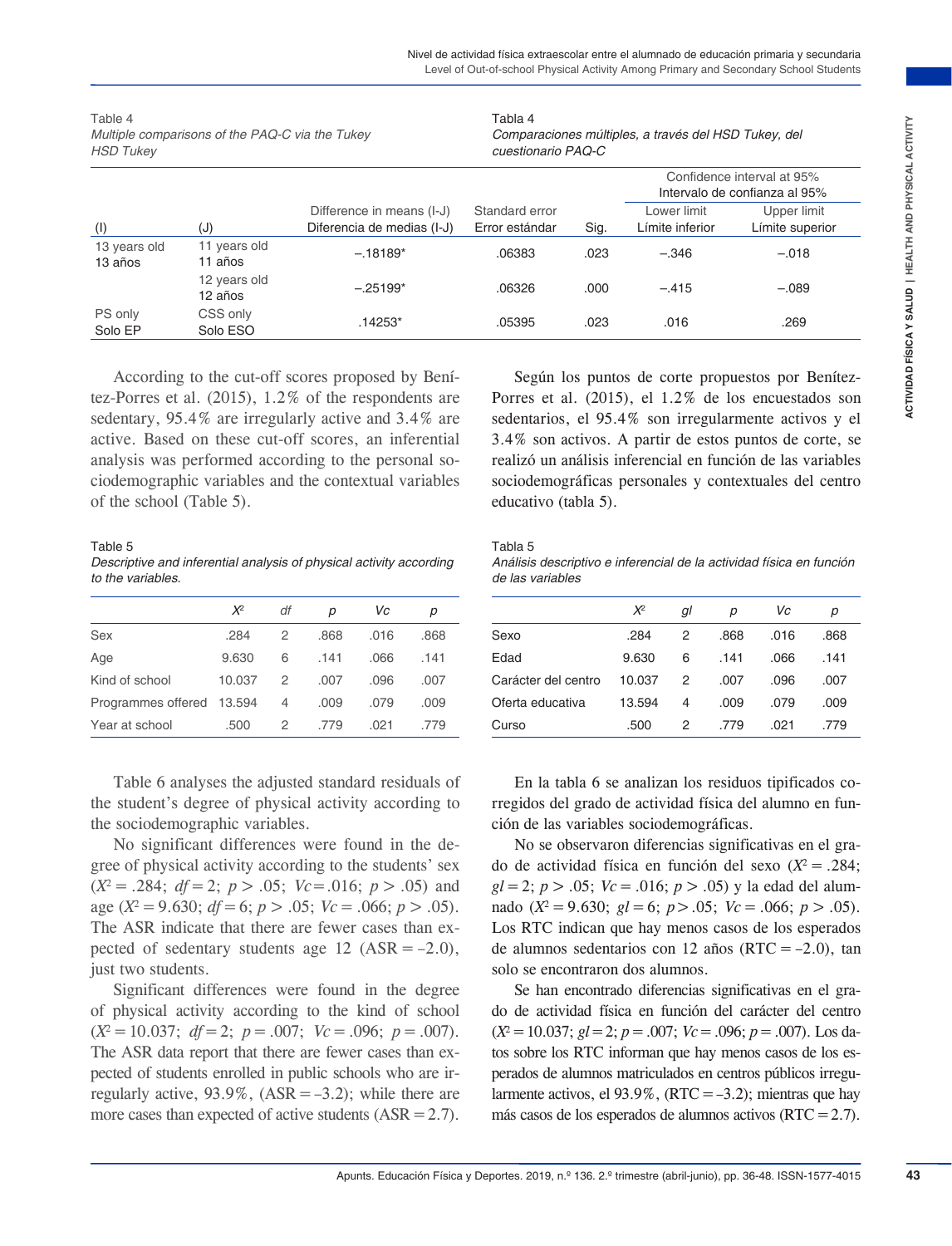#### Table 6

*Contingency of the degree of physical activity performed according to the variables studied*

#### Tabla 6

*Contingencia del grado de actividad física realizada en función de variables de estudio*

|                                 |                                                  |                                                |                                                 | Sedentary<br>Sedentario                   | Irregularly active<br>Irregularmente activo | Active<br>Activo        |
|---------------------------------|--------------------------------------------------|------------------------------------------------|-------------------------------------------------|-------------------------------------------|---------------------------------------------|-------------------------|
| Sex<br>Sexo                     | <b>Boys</b><br>Chicos                            | Total<br>% within sex<br><b>ASR</b>            | Recuento<br>% dentro del sexo<br><b>RTC</b>     | $\overline{7}$<br>1.3%<br>.3              | 523<br>95.1%<br>$-.5$                       | 20<br>3.6%<br>$.5\,$    |
|                                 | Girls<br>Chicas                                  | Total<br>% within sex<br><b>ASR</b>            | Recuento<br>% dentro del sexo<br><b>RTC</b>     | 6<br>1.1%<br>$-.3$                        | 520<br>95.8%<br>.5                          | 17<br>3.1%<br>$-.5$     |
| Age<br>Edad                     | 11                                               | Total<br>% within age<br><b>ASR</b>            | Recuento<br>% dentro de edad<br><b>RTC</b>      | 7<br>1.6%<br>1.0                          | 413<br>95.2%<br>$-.3$                       | 14<br>3.2%<br>$-.2$     |
|                                 | 12                                               | Total<br>% within age<br><b>ASR</b>            | Recuento<br>% dentro de edad<br><b>RTC</b>      | $\overline{\mathbf{c}}$<br>0.5%<br>$-2.0$ | 446<br>96.1%<br>.9                          | 16<br>3.4%<br>$\cdot$ 1 |
|                                 | 13                                               | Total<br>% within age<br><b>ASR</b>            | Recuento<br>% dentro de edad<br><b>RTC</b>      | 4<br>2.4%<br>1.6                          | 156<br>95.2%<br>$-.2$                       | 4<br>2.4%<br>$-.7$      |
|                                 | 14                                               | Total<br>% within age<br><b>ASR</b>            | Recuento<br>% dentro de edad<br><b>RTC</b>      | 0<br>0.0%<br>$-.6$                        | 28<br>90.3%<br>$-1.4$                       | 3<br>9.7%<br>2.0        |
| Kind<br>of school<br>Carácter   | Public<br>Público                                | Total<br>% within kind<br><b>ASR</b>           | Recuento<br>% dentro del carácter<br><b>RTC</b> | 11<br>1.6%<br>1.6                         | 645<br>93.9%<br>$-3.2$                      | 31<br>4.5%<br>2.7       |
| del centro                      | Subsidised/<br>private<br>Concertado/<br>Privado | Total<br>% within kind<br>ASR                  | Recuento<br>% dentro del carácter<br><b>RTC</b> | 2<br>0.5%<br>$-1.6$                       | 398<br>98.0%<br>3.2                         | 6<br>1.5%<br>$-2.7$     |
| Programmes<br>offered<br>Oferta | Only PS<br>Solo EP                               | Total<br>% within the programmes<br><b>ASR</b> | Recuento<br>% dentro de oferta<br><b>RTC</b>    | 6<br>1.5%<br>.8                           | 363<br>92.8%<br>$-3.1$                      | 22<br>5.7%<br>3.1       |
| educativa                       | Only CSS<br>Solo ESO                             | Total<br>% within the programmes<br><b>ASR</b> | Recuento<br>% dentro de oferta<br><b>RTC</b>    | 5<br>1.7%<br>.9                           | 280<br>95.2%<br>$-.2$                       | 9<br>3.1%<br>-.4        |
|                                 | <b>Both</b><br>Ambas<br>opciones                 | Total<br>% within the programmes<br><b>ASR</b> | Recuento<br>% dentro de oferta<br><b>RTC</b>    | 2<br>0.5%<br>$-1.6$                       | 400<br>98.0%<br>3.2                         | 6<br>1.5%<br>$-2.7$     |
| Year at<br>school<br>Curso      | 6 <sup>th</sup> PS<br>$6^{\circ}$ EP             | Total<br>% within year<br><b>ASR</b>           | Recuento<br>% dentro del curso<br><b>RTC</b>    | 7<br>1.1%<br>$-.2$                        | 590<br>95.2%<br>$-.5$                       | 23<br>3.7%<br>$.7\,$    |
|                                 | 1 <sup>st</sup> CSS<br>$1°$ ESO                  | Total<br>% within year<br><b>ASR</b>           | Recuento<br>% dentro del curso<br><b>RTC</b>    | 6<br>1.2%<br>.2                           | 453<br>95.8%<br>$.5\,$                      | 14<br>$3.0\%$<br>$-.7$  |
| Total                           |                                                  | Total<br>% of the total                        | Recuento<br>% del total                         | 13<br>1.2%                                | 1043<br>95.4%                               | 37<br>3.4%              |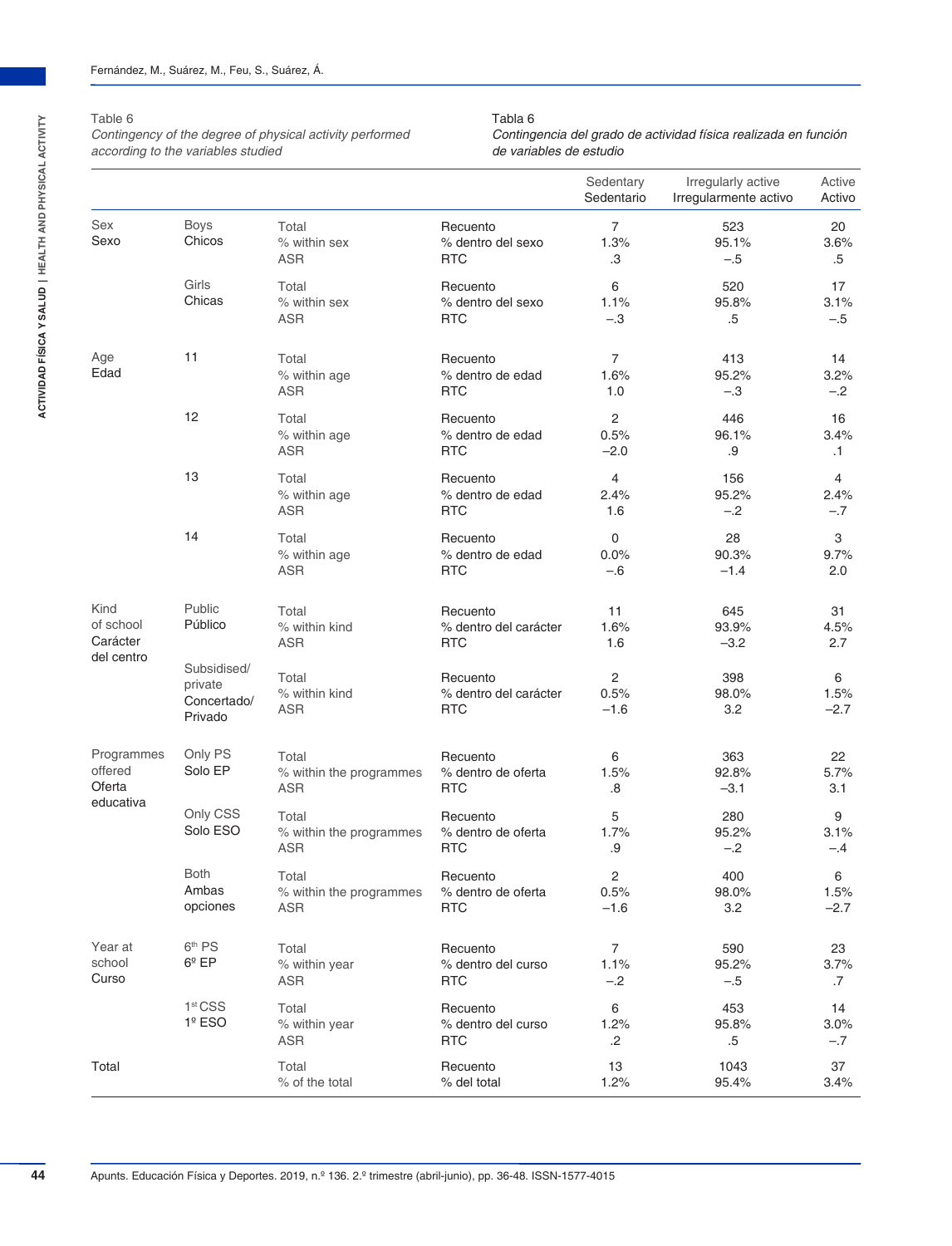In subsidised/private schools, there are more cases than expected of students who are irregularly active, 98%  $(ASR = 3.2)$ ; while there are fewer cases than expected of active students  $(ASR = -2.7)$ . At public schools, there is a higher percentage of physically active students.

With regard to physical activity according to the programmes offered at the schools, significant differences were also found ( $X^2 = 13.594$ ; *df* = 4; *p* = .009;  $Vc = .079$ ;  $p = .009$ ). The ASR report that there are fewer cases than expect of students who are irregularly active at schools that only teach PS  $(ASR = -3.1)$ and more cases than expected of active students  $(ASR = 3.1)$ . On the other hand, we can also see that there are more cases than expected of students who are irregularly active in schools where both levels are taught  $(ASR = 3.2)$  and fewer cases than expected of active students  $(ASR = -2.7)$ .

Regarding the level of physical activity depending on year at school, there is no significant association with the degree of physical activity  $(X^2 = .500)$ ; *df* = 2; *p* > .05;  $Vc = .021$ ; *p* > .05).

#### **Discussion**

The degree of weekly physical and sports activity was measured with the PAQ-C, which showed high reliability for the students surveyed. The value of the Cronbach's  $\alpha$  was .81, similar to the reliability found by Manchola-González et al. (2017) with .83, and Martínez-Gómez et al. (2009) and Wang, Baranowski, Lau, Chen, and Pitkethly (2016) with .79. In other studies, the reliability was slightly lower (Bervoets et al., 2014; Gobbi, Elliot, Varnie, & Carraro, 2016; Moore et al., 2007).

The mean score on the physical activity that the students do is 2.84, which can be considered low participation. In other studies, the mean scores are higher than those found in this study (Bervoets et al., 2014; Gobbi et al., 2016). On the other hand, there are also studies in the literature with mean scores lower than those found in this study (Manchola-González et al., 2017; Voss, Dean, Gardner, Duncombe, and Harris, 2017; Wang et al., 2016).

With regard to the predominance of sports activities practised by the student, it was found that the activity done the most by both boys and girls was walking, with 24.4% and 29.5%, respectively, while skiing was the sport done the least by students of both genders. These results are similar to those found in the En los centros concertados/ privados hay más casos de los esperados de alumnos irregularmente activos, el 98%  $(RTC=3.2)$ ; mientras que hay menos casos de los esperados de alumnos activos ( $RTC = -2.7$ ). En los centros públicos hay un mayor porcentaje de escolares físicamente activos.

En anote casses linn. Fin law oceans were also as the spectral of the spectral of the spectral of the spectral of the spectral of the spectral of the spectral of the spectral of the spectral of the spectral of the spectr En lo referente a la actividad física en función de la oferta educativa de los centros escolares también se observan diferencias significativas ( $X^2 = 13.594$ ;  $\ell = 4$ *; p*=.009; *Vc*=.079; *p*=.009). Los RTC informan que hay menos casos de los esperados de alumnos irregularmente activos en centros donde solo se imparte EP irregularmente activos (RTC =–3.1) y más casos de los esperados de alumnos activos (RTC = 3.1). Por otro lado, también se puede observar que hay más casos de los esperados de alumnos irregularmente activos en los centros donde se cursan ambas etapas educativas  $(RTC=3.2)$  y menos casos de los esperados de alumnos activos (RTC =  $-2.7$ ).

En el nivel de actividad física en función del curso académico no existe asociación significativa con el grado de actividad física  $(X^2 = .500; \, gl = 2; \, p > .05;$  $Vc = .021$ ;  $p > .05$ ).

#### **Discusión**

El grado de actividad fisicodeportiva semanal se midió con el cuestionario PAQ-C, obteniendo una fiabilidad alta para los escolares encuestados. El valor del  $\alpha$  de Cronbach fue de .81, similar a la fiabilidad obtenida por Manchola-González et al. (2017), con un valor de .83, y Martínez-Gómez et al. (2009) y Wang, Baranowski, Lau, Chen y Pitkethly (2016) con un valor de .79. En otros estudios la fiabilidad fue ligeramente inferior (Bervoets et al., 2014; Gobbi, Elliot, Varnie y Carraro, 2016; Moore et al., 2007).

La puntuación media de actividad física que realizan los alumnos es de 2.84, pudiendo considerarse una participación baja. En otros estudios las puntuaciones medias son superiores a las obtenidas en esta investigación (Bervoets et al., 2014; Gobbi et al., 2016). En la literatura aparecen estudios con puntuaciones medias más bajas a las obtenidas este trabajo (Manchola-González et al., 2017; Voss, Dean, Gardner, Duncombe y Harris, 2017; Wang et al., 2016).

En lo que respecta a la predominancia de actividades deportivas practicadas por los escolares, se halló que la actividad más realizada tanto por los chicos como las chicas era la de caminar con un 24.4% y un 29.5% respectivamente; y la menos realizada es esquiar, en ambos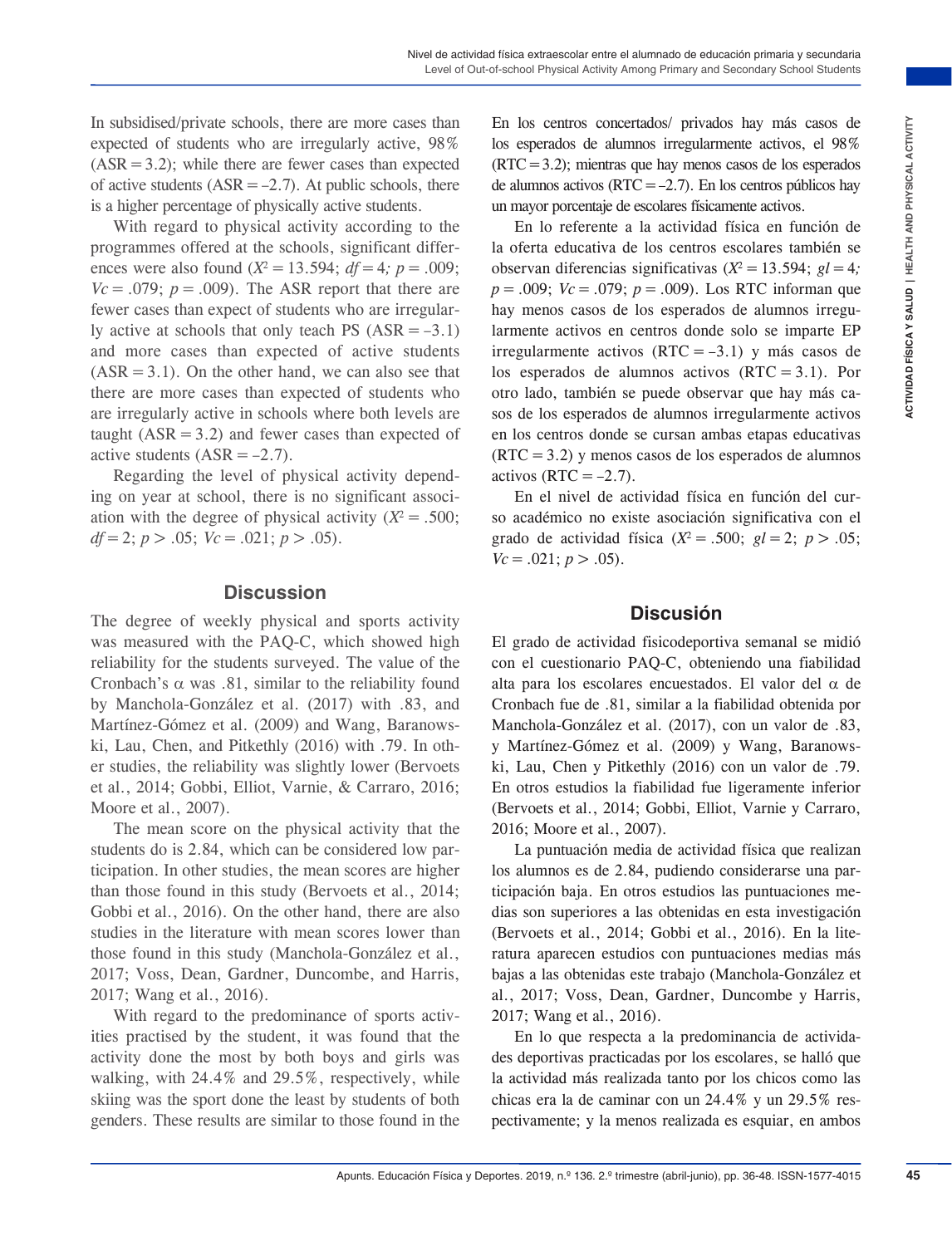study by Manchola-González et al. (2017) in which the activity practised the most was walking, with 33.8%, and the one practised the least was skiing, with 96.8%, most likely for geographical reasons.

The sports practised the most by the boys are football, basketball and swimming, while by the girls they are basketball, aerobics and swimming. With regard to sports practised the most, studies have been conducted bearing in mind the sports done both at school and outside the school context (Varela, 2007). At school, the most common sports are football, basketball, skating and volleyball (Varela, 2007), while football is the most common outside school (Bolívar et al., 2012; Calzada, Cachón, Lara, & Zagalaz, 2016; Delgado & Montes 2015; Iturricastillo & Yanci, 2016; Pérula et al., 1998; Varela, 2007), followed by other team sports like basketball (Calzada et al., 2016; Iturricastillo & Yanci, 2016) and handball (Bolívar et al., 2012; Pérula et al., 1998). Swimming (Delgado & Montes 2015; Varela, 2007) and some fighting sports like judo (Calzada et al., 2016) and track and field (Calzada et al., 2016; Iturricastillo & Yanci, 2016) are also practised by students, albeit to a lesser extent. In a study performed in the city of Badajoz, the physical-sports activities practised the most were football, basketball, fishing, hunting and chess (Hermoso, 2008). Recreational activities (walking, jobbing, bicycling, etc.), aerobics and rhythmic gymnastics were practiced the most by the girls (Hermoso, 2008).

This study has revealed that boys are more active than girls, contrary to the findings of other studies (Alvariñas et al., 2009; Ceballos, Álvarez, & Medina, 2009; Crocker, Bailey, Faulkner, Kowalski, & McGrath, 1997; Gobbi et al., 2016; Hermoso & Pérez, 2011; Wang et al., 2016).

This study found the students aged 11 and 12 engage in more physical activity than those aged 13, results which are in line with the scholarly literature (Bolívar et al., 2012; Hermoso & Pérez, 2011), but no differences were found in their classification as active or inactive. It is imperative to inquire into the suitability of cut-off scores to ensure that they match both educational stages. Nor were students in the sixth grade of PS found to be more active than students in their first year of CSS, results which contrast with those of Bolívar et al. (2012), and Nuviala, Ruiz, García, and Díaz (2006).

According to the results of Murillo, Latorre, and Ferrando (2012), and despite the fact that some significant differences were found between physical géneros. Estos resultados son similares a los obtenidos en el estudio realizado por Manchola-González et al. (2017) donde la actividad más practicada fue la de caminar con un 33.8% y la menos practicada fue la de esquiar con un 96.8%, probablemente por motivos geográficos.

Los deportes más practicados por los chicos son el fútbol, el baloncesto y la natación y por las chicas el baloncesto, el aeróbic y la natación. En lo que respecta a los deportes más practicados, se han realizado estudios teniendo en cuenta el deporte realizado en el centro educativo y fuera del contexto escolar (Varela, 2007). Dentro del centro educativo destaca la práctica del fútbol, baloncesto, patinaje y el voleibol (Varela, 2007); mientras que fuera del entorno escolar destaca el fútbol (Bolívar et al., 2012; Calzada, Cachón, Lara y Zagalaz, 2016; Delgado y Montes 2015; Iturricastillo y Yanci, 2016; Pérula et al., 1998; Varela, 2007), seguido de otros deportes de equipo como el baloncesto (Calzada et al., 2016; Iturricastillo y Yanci, 2016) y balonmano (Bolívar et al., 2012; Pérula et al., 1998). La natación (Delgado y Montes 2015; Varela, 2007), y en menor medida algunos deportes de lucha como el judo (Calzada et al., 2016) y el atletismo (Calzada et al., 2016; Iturricastillo y Yanci, 2016) también son practicados por los escolares. En un estudio realizado en la ciudad de Badajoz las actividades físico-deportivas más practicadas fueron el fútbol, baloncesto, pesca, caza y ajedrez (Hermoso, 2008). Las actividades recreativas (paseo, *footing*, bici, etc.), aeróbic y gimnasia rítmica fueron la más practicadas por las chicas (Hermoso, 2008).

En este estudio no se ha observado que los chicos sean más activos que las chicas, al contrario de lo que ocurre en otros trabajos existentes (Alvariñas et al., 2009; Ceballos, Álvarez y Medina, 2009; Crocker, Bailey, Faulkner, Kowalski y McGrath, 1997; Gobbi et al., 2016; Hermoso y Pérez, 2011; Wang et al., 2016).

Se observa que los escolares de 11 y 12 años realizan más actividad física que los de 13 años, resultados que están en la línea de la literatura científica (Bolívar et al., 2012; Hermoso y Pérez, 2011), pero no se han encontrado diferencias cuando son clasificados como activos o inactivos. Es necesario indagar sobre la idoneidad de unos puntos de corte que se ajusten a ambas etapas educativas. Tampoco se ha podido constatar que los alumnos de sexto de EP sean más activos que los alumnos de primero de ESO, resultados contrarios a los de Bolívar et al. (2012) y Nuviala, Ruiz, García y Díaz (2006).

De acuerdo con los resultados de Murillo, Latorre y Ferrando (2012) y a pesar de encontrar algunas diferencias significativas entre la actividad física y alguna de las

**46**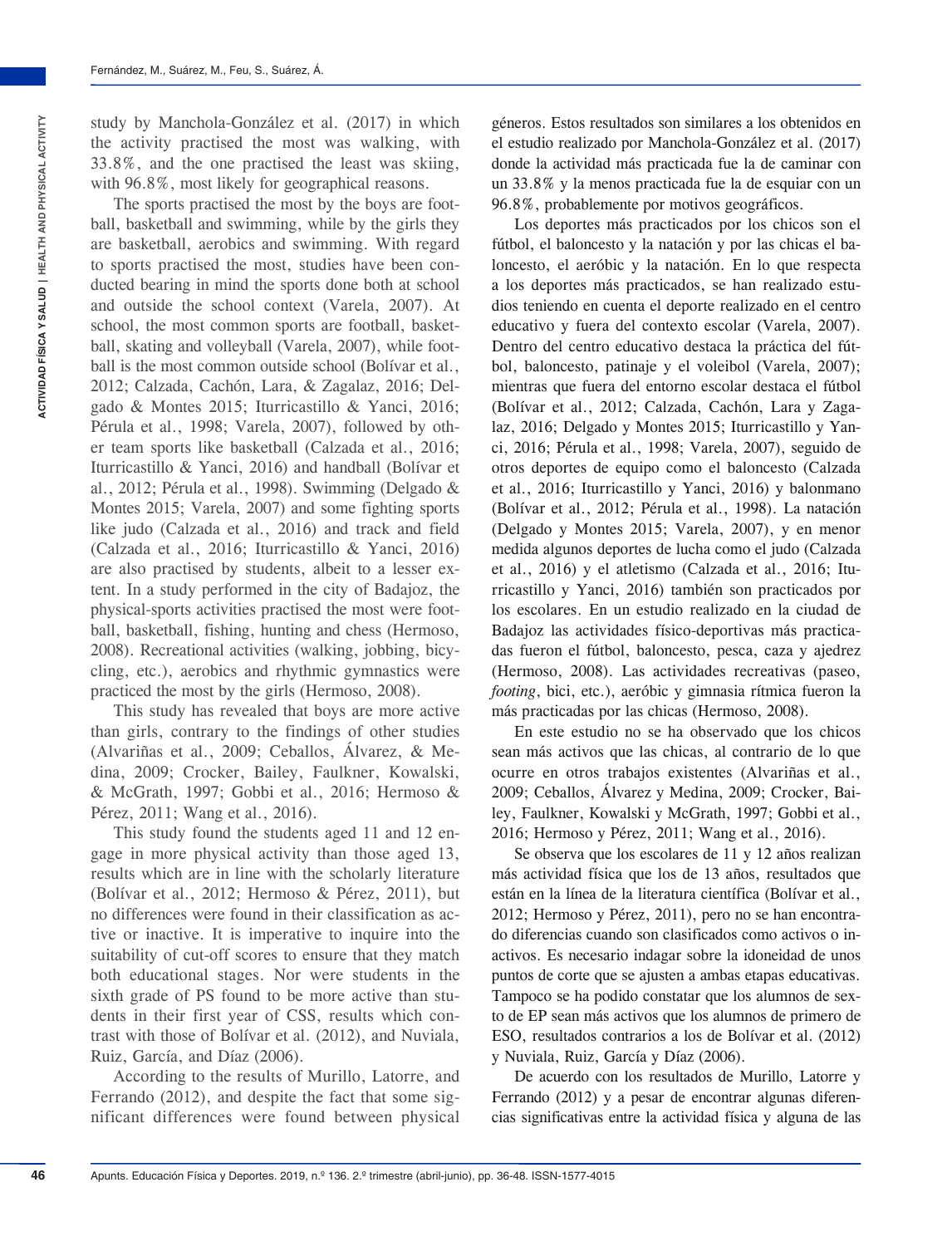activity and some of the variables analysed (kind of school and programmes offered), their strength is low, indicating trends that are reflected in the ASR. Fewer cases than expected were found of active students in subsidised/private schools, while there were more cases than expected of active students in public schools. On the other hand, fewer cases than expected of active irregularly students were found in schools where only PS is taught, and more in schools where both educational programmes are offered. It was also seen that there are more active students than expected in PS and fewer than expected in both educational programmes. However, these results should be interpreted cautiously, since there were few active students according to the kind of school (public and subsidised/private) and the programmes offered at the schools (only PS, only CSS and both options).

#### **Conclusion**

Currently, school-aged children in a medium-sized city, like Badajoz, engage in little out-of-school physical activity, and most of them can be classified as irregularly active. The predominant "non-sports" outof-school physical activities are walking, running, riding a bike, jumping rope and chasing games, while the sports practised the most by boys are football, basketball and swimming and by girls are basketball, aerobics and swimming.

No difference in the level of physical or sports practice was found according to the students' gender or year at school. Even though these data should be taken with caution, it can be asserted that the students registered at public schools and schools where only PS programmes are offered engage in more physical activity than those who are enrolled at subsidised/ private schools and where the programmes offer are CSS or both PS and CSS. It is necessary to encourage and facilitate physical and sports practice among students of both primary and secondary school, with activities that match their interests and motivations. Finally, it is considered essential to study the reasons for the decline in physical and sports activities during secondary school.

### **Conflict of Interests**

No conflict of interest was reported by the authors.

analysed (din of variables) and the material control of the material in the case of the material in the case were never the material in the ASR-198. In the ASR-198. In the same were network of the material condition of the variables analizadas (carácter del centro educativo y oferta educativa), la fuerza de estas es baja, indicando tendencias que se ven reflejadas en los RTC. Se observan menos casos de los esperados de alumnos activos en los centros concertados/privados, mientras que hay más casos de los esperados de alumnos activos en los centros públicos. Por otro lado, también se observan menos casos de los esperados de alumnos irregularmente activos en los centros donde solo se imparte EP y más en aquellos donde se imparten ambas opciones de educación. También se puede ver que hay más alumnos activos de los esperados en EP y menos casos de los esperados en ambas opciones de educación. No obstante, estos resultados deben interpretarse con cautela, ya que son pocos los alumnos activos en función del carácter del centro educativo (público y concertado/privado) y en función de la oferta educativa de los centros escolares (solo EP, solo ESO y ambas opciones educativas).

#### **Conclusión**

En la actualidad los alumnos en edad escolar en una ciudad de tamaño medio, como Badajoz, realizan poca actividad física extraescolar, pudiendo clasificarse en su mayoría como irregularmente activos. Las actividades físicas extraescolares "no deportivas" predominantes son caminar, correr, montar en bicicleta, saltar a la comba y juegos de pillar, mientras que los deportes más practicados por los chicos son el fútbol, el baloncesto y la natación y por las chicas el baloncesto, el aeróbic y la natación.

No se ha observado que el nivel de práctica fisicodeportiva sea diferente en función del género ni del curso académico en el que se encuentra matriculado el estudiante. Aunque se deben tratar con cautela los datos obtenidos, se puede afirmar que los alumnos que se encuentran matriculados en centros públicos y en centros donde la oferta educativa únicamente es EP realizan más actividad física que aquellos alumnos que se encuentran matriculados en centros concertados/privados y en centros donde la oferta educativa es de ESO o EP y ESO. Es necesario fomentar y facilitar la práctica físicodeportiva entre los escolares tanto en educación primaria como en secundaria, con ofertas adaptadas a sus intereses y motivaciones. Se considera necesario estudiar las razones del descenso de actividad fisicodeportivas en la etapa de secundaria.

### **Conflicto de intereses**

Las autorías no han comunicado ningún conflicto de intereses.